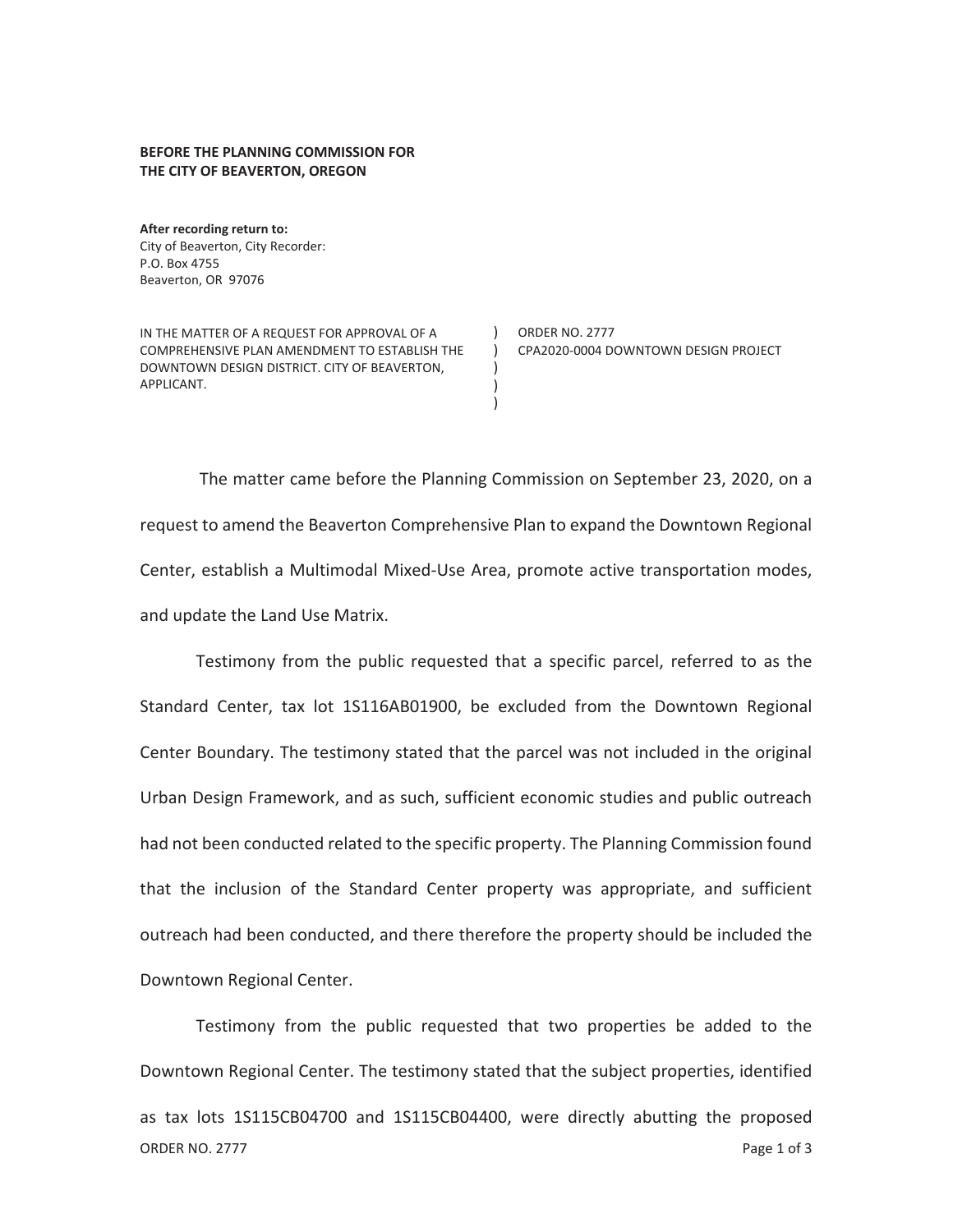boundary, and the proximity to Downtown made the inclusion of these properties appropriate. The Planning Commission found that the inclusion of these two properties within the Regional Center was appropriate.

Pursuant to Ordinance 2050 (Development Code) Section 50.45 the Planning Commission conducted a public hearing and considered testimony and exhibits on the subject proposal.

The Commission, after holding the public hearing and considering all oral and written testimony, adopts the Staff Report dated September 16, 2020, and the Staff Memorandums dated September 21, 2020, September 23, 2020, two memos dated October 2, 2020, and October 7, 2020, and the findings contained therein, as applicable to the approval criteria contained in Section 1.5 of the Beaverton Comprehensive Plan.

Therefore, **IT IS HEREBY ORDERED THAT CPA2020-0004** is recommended for **APPROVAL** to City Council based on the testimony, reports and exhibits, and evidence presented during the public hearing on the matter and based on the facts, findings, and conclusions found in the Staff Report dated September 16, 2020, and the Staff Memorandums dated September 21, 2020, September 23, 2020, two memos dated October 2, 2020, and October 7, 2020, and this Land Use Order.

Motion **CARRIED**, by the following vote:

**AYES:** Overhage, Saldanha, Uba, Winter **NAYS:** Nye. **ABSTAIN:** None. **ABSENT:** Brucker, Lawler.

Dated this  $15th$  day of October , 2020.